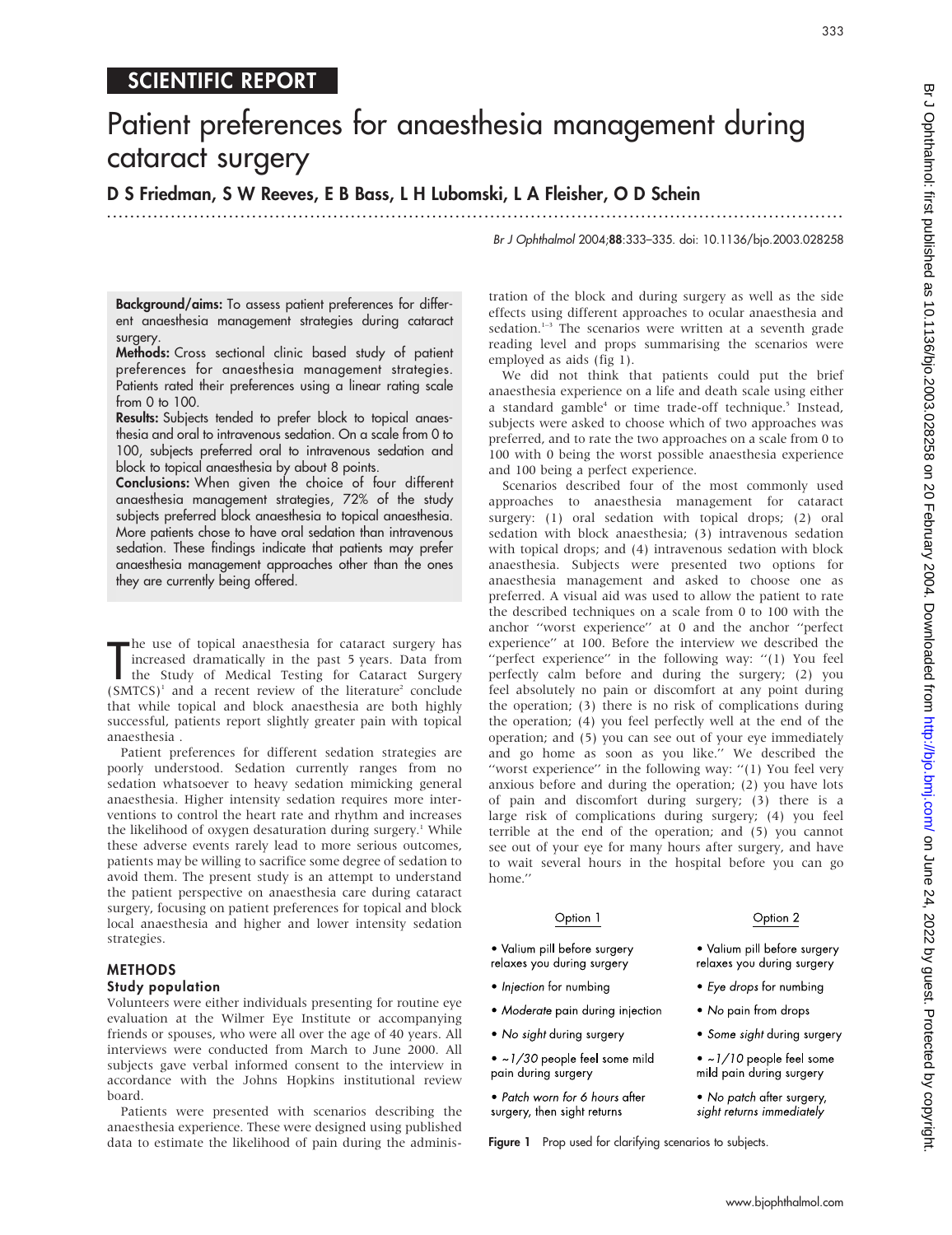| Patient characteristics $(n = 49)^*$ |                           |  |
|--------------------------------------|---------------------------|--|
| Age (years)                          | 69.8 (SD 8.8)             |  |
| Ethnicity                            | White: 39 (78%)           |  |
|                                      | Black: 9 (18%)            |  |
|                                      | Other: 2 (4%)             |  |
| Sex                                  | Female: 27 (54%)          |  |
|                                      | Male: 23 (46%)            |  |
| Previous cataract surgery            | None: 34 (68%)            |  |
|                                      | One eye: 3 (6%)           |  |
|                                      | Both eyes: 13 (26%)       |  |
| Highest level of education†          | $<$ High school: 12 (24%) |  |
|                                      | High school: 11 (22%)     |  |
|                                      | College: 12 (24%)         |  |
|                                      | $>$ College: 7 (14%)      |  |

For each scenario we estimated the risk of adverse events using the published literature as follows.

#### Block versus topical anaesthesia

For the block with oral sedation strategy we stated that the subject would ''feel moderate pain for 10–20 seconds during the injection, like when the dentist numbs your teeth.'' The estimated incidence for pain being felt at all during surgery with block anaesthesia was 3% versus 10% with topical.<sup>1</sup> For topical anaesthesia we estimated subjects would probably see movements and colours, and that 25% of the time subjects would see the instruments or the surgeon's hands.<sup>3</sup> Finally, we informed the subjects that with block anaesthesia they would not be able to see out of the operated eye for 6 hours, while with topical anaesthesia recovery would occur within 15 minutes.

#### Oral versus intravenous sedation

Based on the results of the Study of Medical Testing for Cataract Surgery (SMTCS) we estimated that for patients receiving oral sedation alone nausea or vomiting would be a rare event, while for those receiving intravenous sedation, 3% would experience this adverse event. Additionally, 1% of those receiving oral sedation would require medical treatment intraoperatively to control high blood pressure or a slow heart rate as opposed to 3% of those receiving intravenous sedation. Finally, we told patients that ''most of the time'' that they would feel drowsy for several hours after the surgery with oral sedation, while they would be drowsy only in 10% of cases after receiving intravenous sedation.

#### RESULTS

Fifty subjects consented to the interview. The average age of subjects was 69.8 years, 78% were white, and 54% were female (table 1).

Subjects tended to prefer block to topical anaesthesia and oral to intravenous sedation in most side by side comparisons (table 2). In general, about two thirds of individuals preferred oral to intravenous sedation, and a similar proportion favoured block over topical anaesthesia ( $p$ <0.05 for both comparisons). On a scale from 0 to 100, patients preferred oral to intravenous sedation and block to topical by about eight points. However, individuals who had previously had cataract surgery preferred topical and block anaesthesia equally (56% preferred topical when using oral sedation, while 50% preferred topical anaesthesia with intravenous sedation,  $p > 0.2$ ). Those with previous surgery preferred oral to intravenous sedation at similar rates to the rest of the group.

When asked to state the preferred strategy after rating these side by side comparisons, subjects preferred intravenous sedation plus block and the oral sedation plus block strategies in equal proportions (36% each), with an additional 26% preferring oral sedation plus topical anaesthesia.

#### **DISCUSSION**

This is the first study to question patients directly regarding their preferences for different anaesthesia management strategies that are currently used for cataract surgery. Patients tended to prefer block anaesthesia to topical anaesthesia when given an explanation of the known risks and benefits of treatment. Furthermore, oral sedation was generally preferred to intravenous sedation. When asked to choose one approach, patients preferred block to topical anaesthesia, with 72% choosing block anaesthesia. However, those who had previously had cataract surgery chose topical and block anaesthesia in equal proportions.

Our estimates of adverse events related to different sedation strategies were largely based on the results of a study that collected detailed data on close to 20 000 cataract procedures from a wide range of practices in the United States and Canada.<sup>1</sup> The estimates of the likelihood of these outcomes is therefore representative, but individual practitioners may have different rates of adverse events. For example, faster surgeons may find that their patients have lower rates of sedation related adverse events. Our recent review of the literature indicates that retrobulbar, peribulbar, and sub-Tenon's blocks provide similar pain control for patients.2

We emphasised that the cataract operation would be successful regardless of the anaesthesia approach chosen and highlighted for patients the differences between the two

| <b>Comparisons</b>                                                  | <b>Proportion selecting</b> | Rating from 1-100<br>Mean (SD) |
|---------------------------------------------------------------------|-----------------------------|--------------------------------|
| Oral sedation+block anaesthesia v oral sedation+topical anaesthesia |                             |                                |
| Oral+block                                                          | 66%                         | 63.7(22.1)                     |
| Oral+topical                                                        | 34%                         | 55.8 (25.0)                    |
| IV sedation+block anaesthesia v IV sedation+topical anaesthesia     |                             |                                |
| $IV + block$                                                        | 68%                         | 70.2 (20.0)                    |
| IV+topical                                                          | 32%                         | 62.8 (18.2)                    |
| IV sedation+block angesthesig v oral sedation+block angesthesig     |                             |                                |
| $IV + block$                                                        | 34%                         | 59.6 (22.9)                    |
| Oral+block                                                          | 66%                         | 66.2 (19.5)                    |
| IV sedation+topical anaesthesia v oral sedation+topical anaesthesia |                             |                                |
| IV+topical                                                          | 34%                         | 59.3 (19.4)                    |
| Oral+topical                                                        | 66%                         | 67.8 (17.22)                   |